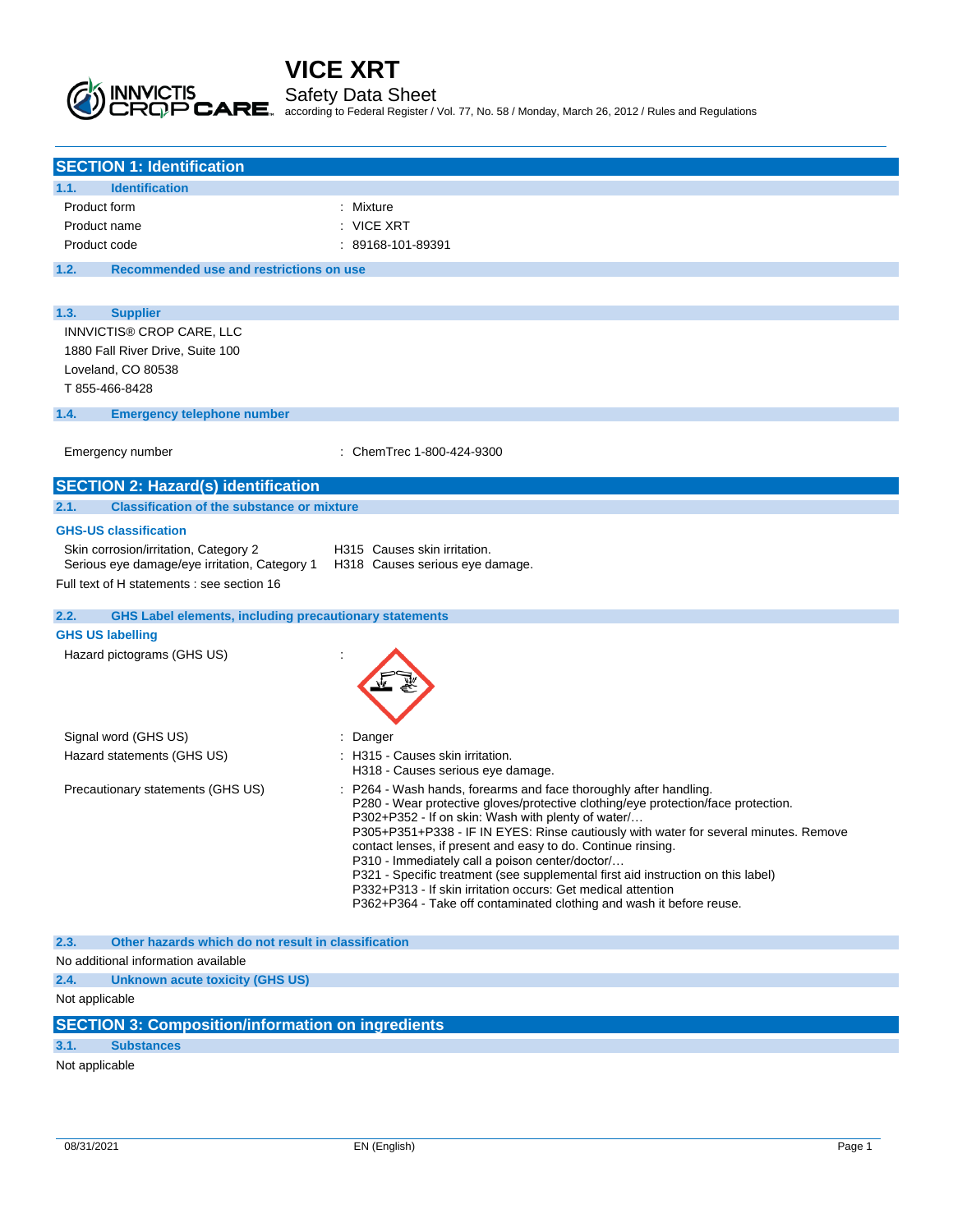## Safety Data Sheet

according to Federal Register / Vol. 77, No. 58 / Monday, March 26, 2012 / Rules and Regulations

| 3.2.<br><b>Mixtures</b>                                                          |                           |               |                              |
|----------------------------------------------------------------------------------|---------------------------|---------------|------------------------------|
| <b>Name</b>                                                                      | <b>Product identifier</b> | $\frac{0}{2}$ | <b>GHS-US classification</b> |
| S-metolachlor                                                                    | (CAS-No.) 72178-02-0      | 48.26         | Not classified               |
| Sodium Salt of Formesafen                                                        | (CAS-No.) 87392-12-9      | 10.30         | Not classified               |
| naphtha, heavy aromatic                                                          | <b>PROPRIETARY</b>        | PROPRIETARY   | Asp. Tox. 1, H304            |
| 5-[2-chloro-4-(trifluoromethyl)phenoxy]-N-(methylsulphonyl)-2-<br>nitrobenzamide | <b>PROPRIETARY</b>        | PROPRIETARY   | Acute Tox. 4 (Oral), H302    |
| sodium hydroxide                                                                 | <b>PROPRIETARY</b>        | PROPRIETARY   | Skin Corr. 1, H314           |

Full text of hazard classes and H-statements : see section 16

| <b>SECTION 4: First-aid measures</b>                                        |                                                                                                                                                              |
|-----------------------------------------------------------------------------|--------------------------------------------------------------------------------------------------------------------------------------------------------------|
| <b>Description of first aid measures</b><br>4.1.                            |                                                                                                                                                              |
| First-aid measures after inhalation                                         | Remove person to fresh air and keep comfortable for breathing.                                                                                               |
| First-aid measures after skin contact                                       | Wash skin with plenty of water. Take off contaminated clothing. If skin irritation occurs: Get<br>medical attention.                                         |
| First-aid measures after eye contact                                        | Rinse cautiously with water for several minutes. Remove contact lenses, if present and easy to<br>do. Continue rinsing. Call a physician immediately.        |
| First-aid measures after ingestion                                          | : Call a poison center or a doctor if you feel unwell.                                                                                                       |
| 4.2.<br>Most important symptoms and effects (acute and delayed)             |                                                                                                                                                              |
| Symptoms/effects after skin contact                                         | : Irritation.                                                                                                                                                |
| Symptoms/effects after eye contact                                          | : Serious damage to eyes.                                                                                                                                    |
| 4.3.<br>Immediate medical attention and special treatment, if necessary     |                                                                                                                                                              |
| Treat symptomatically.                                                      |                                                                                                                                                              |
| <b>SECTION 5: Fire-fighting measures</b>                                    |                                                                                                                                                              |
| 5.1.<br>Suitable (and unsuitable) extinguishing media                       |                                                                                                                                                              |
| Suitable extinguishing media                                                | : Water spray. Dry powder. Foam.                                                                                                                             |
| 5.2.<br>Specific hazards arising from the chemical                          |                                                                                                                                                              |
| Hazardous decomposition products in case of<br>fire                         | : Toxic fumes may be released.                                                                                                                               |
| 5.3.<br>Special protective equipment and precautions for fire-fighters      |                                                                                                                                                              |
| Protection during firefighting                                              | : Do not attempt to take action without suitable protective equipment. Self-contained breathing<br>apparatus. Complete protective clothing.                  |
| <b>SECTION 6: Accidental release measures</b>                               |                                                                                                                                                              |
| Personal precautions, protective equipment and emergency procedures<br>6.1. |                                                                                                                                                              |
| 6.1.1.<br>For non-emergency personnel                                       |                                                                                                                                                              |
| <b>Emergency procedures</b>                                                 | : Ventilate spillage area. Avoid contact with skin and eyes.                                                                                                 |
| 6.1.2.<br>For emergency responders                                          |                                                                                                                                                              |
| Protective equipment                                                        | Do not attempt to take action without suitable protective equipment. For further information<br>refer to section 8: "Exposure controls/personal protection". |
| 6.2.<br><b>Environmental precautions</b>                                    |                                                                                                                                                              |
| Avoid release to the environment.                                           |                                                                                                                                                              |
| 6.3.<br>Methods and material for containment and cleaning up                |                                                                                                                                                              |
| Methods for cleaning up                                                     | Mechanically recover the product.                                                                                                                            |
| Other information                                                           | Dispose of materials or solid residues at an authorized site.                                                                                                |
| 6.4.<br><b>Reference to other sections</b>                                  |                                                                                                                                                              |
| For further information refer to section 13.                                |                                                                                                                                                              |
| <b>SECTION 7: Handling and storage</b>                                      |                                                                                                                                                              |
| <b>Precautions for safe handling</b><br>7.1.                                |                                                                                                                                                              |
| Precautions for safe handling                                               | : Ensure good ventilation of the work station. Avoid contact with skin and eyes. Wear personal<br>protective equipment.                                      |
|                                                                             |                                                                                                                                                              |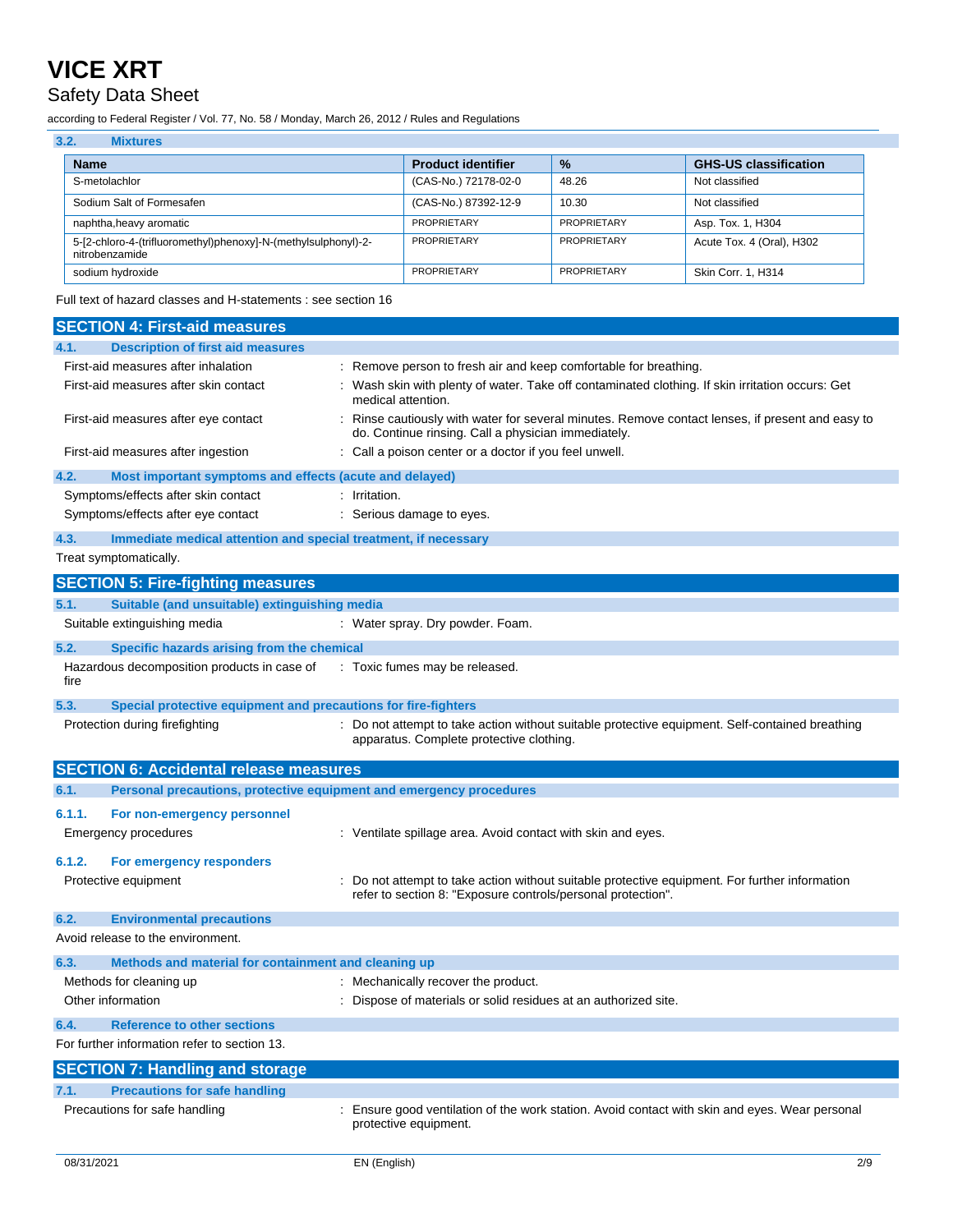### Safety Data Sheet

according to Federal Register / Vol. 77, No. 58 / Monday, March 26, 2012 / Rules and Regulations

### Hygiene measures **interpretatal contaminated clothing before reuse**. Do not eat, drink or smoke when using this product. Always wash hands after handling the product. **7.2. Conditions for safe storage, including any incompatibilities** Storage conditions **Storage conditions** : Store in a well-ventilated place. Keep cool. **SECTION 8: Exposure controls/personal protection 8.1. Control parameters VICE XRT** No additional information available **S-metolachlor** No additional information available **5-[2-chloro-4-(trifluoromethyl)phenoxy]-N-(methylsulphonyl)-2-nitrobenzamide (72178-02-0)** No additional information available **sodium hydroxide (1310-73-2) USA - ACGIH - Occupational Exposure Limits** ACGIH Ceiling (mg/m<sup>3</sup>) 2 mg/m<sup>3</sup> **naphtha,heavy aromatic (64742-94-5)** No additional information available

#### **8.2. Appropriate engineering controls**

Appropriate engineering controls : Ensure good ventilation of the work station.

Environmental exposure controls : Avoid release to the environment.

#### **8.3. Individual protection measures/Personal protective equipment**

#### **Hand protection:**

Protective gloves

#### **Eye protection:**

Safety glasses

#### **Skin and body protection:**

Wear suitable protective clothing

#### **Respiratory protection:**

In case of insufficient ventilation, wear suitable respiratory equipment

#### **Personal protective equipment symbol(s):**



| <b>SECTION 9: Physical and chemical properties</b> |                                                       |     |
|----------------------------------------------------|-------------------------------------------------------|-----|
| 9.1.                                               | Information on basic physical and chemical properties |     |
| Physical state                                     | : Liquid                                              |     |
| Appearance                                         | : Clear Amber Liquid.                                 |     |
| Colour                                             | : amber                                               |     |
| Odour                                              | : Aromatic odour                                      |     |
| Odour threshold                                    | : No data available                                   |     |
| pH                                                 | : 6.45                                                |     |
| Melting point                                      | : No data available                                   |     |
| Freezing point                                     | : Not applicable                                      |     |
| 08/31/2021                                         | EN (English)                                          | 3/9 |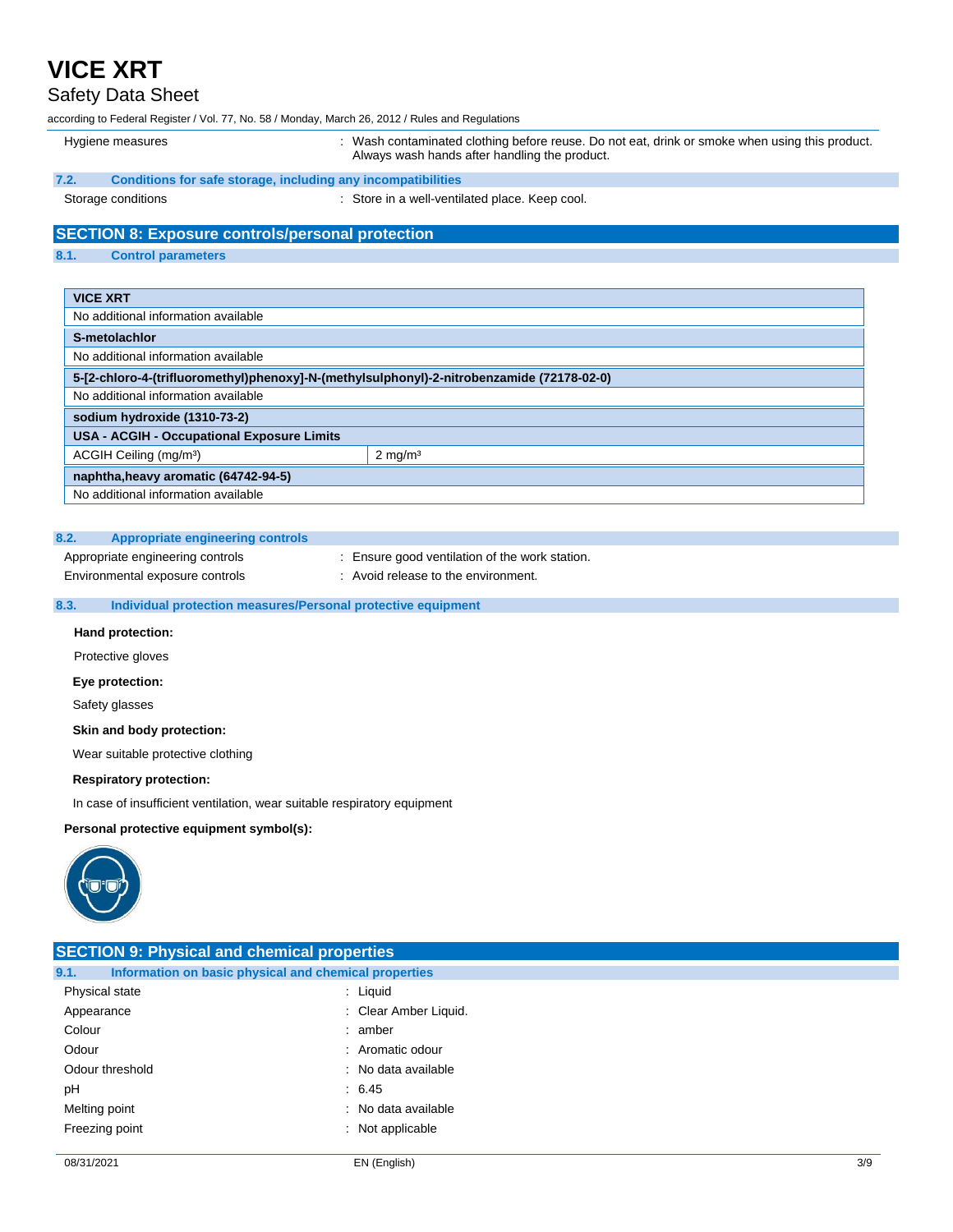### Safety Data Sheet

according to Federal Register / Vol. 77, No. 58 / Monday, March 26, 2012 / Rules and Regulations

| Boiling point                                   | : No data available               |
|-------------------------------------------------|-----------------------------------|
| Flash point                                     | Not applicable                    |
| Relative evaporation rate (butylacetate=1)      | No data available                 |
| Flammability (solid, gas)                       | 167 $\degree$ F<br>Non flammable. |
| Vapour pressure                                 | : No data available               |
| Relative vapour density at 20 °C                | No data available                 |
| Relative density                                | $: 8.91$ lbs/gal                  |
| Solubility                                      | No data available                 |
| Partition coefficient n-octanol/water (Log Pow) | No data available                 |
| Auto-ignition temperature                       | Not applicable                    |
| Decomposition temperature                       | No data available                 |
| Viscosity, kinematic                            | No data available                 |
| Viscosity, dynamic                              | No data available                 |
| <b>Explosive limits</b>                         | Not applicable                    |
| Explosive properties                            | No data available                 |
| Oxidising properties                            | No data available                 |
|                                                 |                                   |

#### **9.2. Other information**

| No additional information available                                                |                                                                                                      |  |
|------------------------------------------------------------------------------------|------------------------------------------------------------------------------------------------------|--|
| <b>SECTION 10: Stability and reactivity</b>                                        |                                                                                                      |  |
| <b>Reactivity</b><br>10.1.                                                         |                                                                                                      |  |
| The product is non-reactive under normal conditions of use, storage and transport. |                                                                                                      |  |
| 10.2.<br><b>Chemical stability</b>                                                 |                                                                                                      |  |
|                                                                                    |                                                                                                      |  |
| Stable under normal conditions.                                                    |                                                                                                      |  |
| 10.3.<br><b>Possibility of hazardous reactions</b>                                 |                                                                                                      |  |
| No dangerous reactions known under normal conditions of use.                       |                                                                                                      |  |
| <b>Conditions to avoid</b><br>10.4.                                                |                                                                                                      |  |
| None under recommended storage and handling conditions (see section 7).            |                                                                                                      |  |
| 10.5.<br><b>Incompatible materials</b>                                             |                                                                                                      |  |
| No additional information available                                                |                                                                                                      |  |
| 10.6.<br><b>Hazardous decomposition products</b>                                   |                                                                                                      |  |
|                                                                                    | Under normal conditions of storage and use, hazardous decomposition products should not be produced. |  |
| <b>SECTION 11: Toxicological information</b>                                       |                                                                                                      |  |
| <b>Information on toxicological effects</b><br>11.1.                               |                                                                                                      |  |
| Acute toxicity (oral)                                                              | Not classified                                                                                       |  |
| Acute toxicity (dermal)                                                            | Not classified                                                                                       |  |
| Acute toxicity (inhalation)                                                        | Not classified                                                                                       |  |
|                                                                                    |                                                                                                      |  |
| naphtha, heavy aromatic (64742-94-5)                                               |                                                                                                      |  |
| LD50 oral rat                                                                      | > 5000 mg/kg (Rat)                                                                                   |  |
| LD50 dermal rabbit                                                                 | > 2000 mg/kg (Rabbit)                                                                                |  |
| LC50 inhalation rat (mg/l)                                                         | $> 5$ mg/l/4h (Rat)                                                                                  |  |
| Skin corrosion/irritation                                                          | Causes skin irritation.                                                                              |  |
|                                                                                    | pH: 6.45                                                                                             |  |
| Serious eye damage/irritation                                                      | Causes serious eye damage.                                                                           |  |
|                                                                                    | pH: 6.45                                                                                             |  |
| Respiratory or skin sensitisation                                                  | Not classified                                                                                       |  |
| Germ cell mutagenicity                                                             | Not classified                                                                                       |  |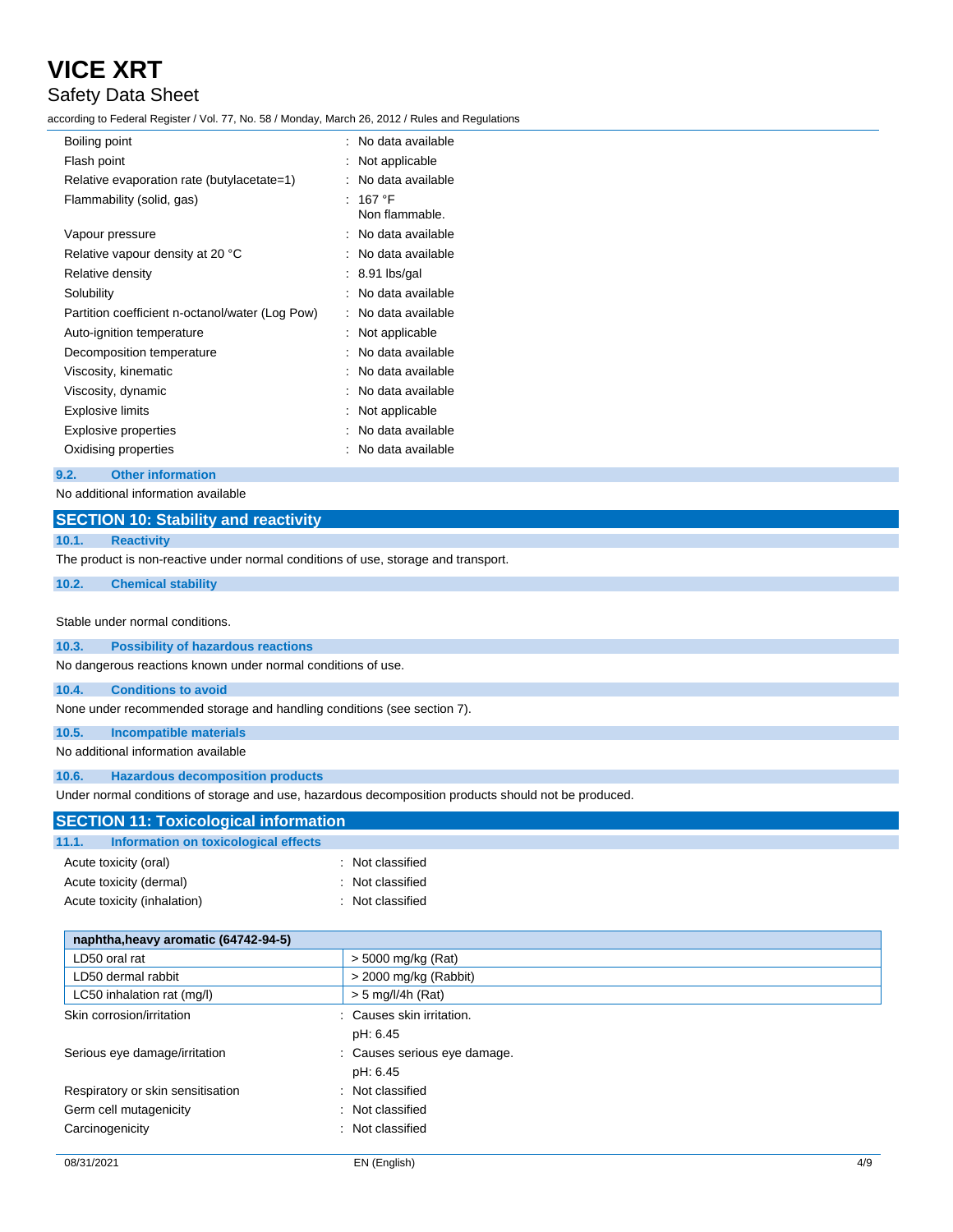### Safety Data Sheet

according to Federal Register / Vol. 77, No. 58 / Monday, March 26, 2012 / Rules and Regulations

| Reproductive toxicity                                                     | $\therefore$ Not classified                        |
|---------------------------------------------------------------------------|----------------------------------------------------|
| STOT-single exposure                                                      | $\therefore$ Not classified                        |
| STOT-repeated exposure                                                    | : Not classified                                   |
| Aspiration hazard<br>Viscosity, kinematic                                 | : Not classified<br>$\therefore$ No data available |
| Symptoms/effects after skin contact<br>Symptoms/effects after eye contact | $:$ Irritation.<br>: Serious damage to eyes.       |

#### **SECTION 12: Ecological information 12.1. Toxicity**

Ecology - general **interpretatal contaminate** surface water through ground spray drift. Under some conditions, S-metolachlor may also have a high potential for runoff into surface water (primarily via dissolution in runoff water) for several months post-application. These include poorly draining or wet soils with readily visible slopes toward adjacent surface waters, frequently flooded areas, and areas overlaying extremely shallow ground water, areas with infield canals or ditches that drain to surface water, areas not separated from adjacent surface waters with vegetated filter strips, and areas overlaying tile drainage systems that drain to surface water.

| sodium hydroxide (1310-73-2)         |                                                                          |  |
|--------------------------------------|--------------------------------------------------------------------------|--|
| EC50 Daphnia 1                       | 40.4 mg/l (48 h, Ceriodaphnia sp., Experimental value, Locomotor effect) |  |
| naphtha, heavy aromatic (64742-94-5) |                                                                          |  |
| EC50 Daphnia 1                       | 0.95 mg/l (EC50; 48 h)                                                   |  |
| LC50 fish 2                          | 2.34 mg/l (LC50; 96 h; Oncorhynchus mykiss)                              |  |
| Threshold limit algae 2              | 2.5 mg/l (EC50; 72 h)                                                    |  |

#### **12.2. Persistence and degradability**

| sodium hydroxide (1310-73-2)         |                                                      |  |
|--------------------------------------|------------------------------------------------------|--|
| Persistence and degradability        | Biodegradability: not applicable.                    |  |
| Chemical oxygen demand (COD)         | Not applicable (inorganic)                           |  |
| ThOD                                 | Not applicable (inorganic)                           |  |
| naphtha, heavy aromatic (64742-94-5) |                                                      |  |
| Persistence and degradability        | Not readily biodegradable in water. Not established. |  |

#### **12.3. Bioaccumulative potential**

| S-metolachlor                                   |                                         |  |
|-------------------------------------------------|-----------------------------------------|--|
| Bioaccumulative potential                       | No test data of component(s) available. |  |
| sodium hydroxide (1310-73-2)                    |                                         |  |
| Bioaccumulative potential                       | Not bioaccumulative.                    |  |
| naphtha, heavy aromatic (64742-94-5)            |                                         |  |
| Partition coefficient n-octanol/water (Log Pow) | $2.9 - 6.1$                             |  |
| Bioaccumulative potential                       | Bioaccumable, Not established.          |  |

#### **12.4. Mobility in soil**

| S-metolachlor                |                                                            |  |
|------------------------------|------------------------------------------------------------|--|
| Ecology - soil               | No (test) data on mobility of the component (s) available. |  |
| sodium hydroxide (1310-73-2) |                                                            |  |
| Surface tension              | No data available in the literature                        |  |
| Ecology - soil               | No (test) data on mobility of the substance available.     |  |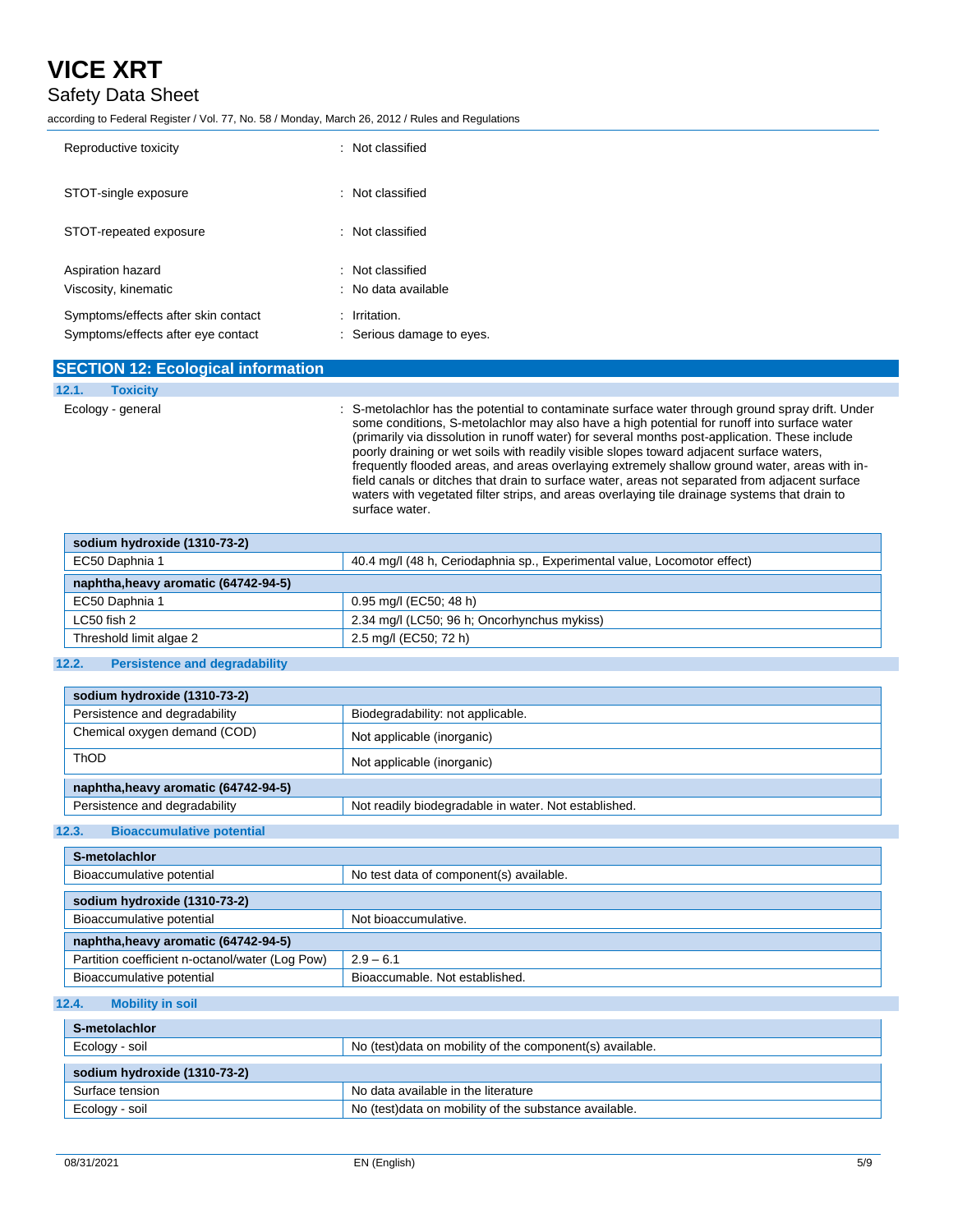Safety Data Sheet

according to Federal Register / Vol. 77, No. 58 / Monday, March 26, 2012 / Rules and Regulations

**12.5. Other adverse effects**

No additional information available

| <b>SECTION 13: Disposal considerations</b>                          |                                                                                                                                                                                                                                                                                                                                                                                                                                                                                                                                                                                                                                                                                                                                                                                                                                                                                                                                                                                                                                                                                                                                                                                                                                                                                                                                                                                                                                                                                                                                                                                                                                                                                                                                                                                                                                                                                                                                                                                                                                                                                                                                                                                                                                                                                                                |
|---------------------------------------------------------------------|----------------------------------------------------------------------------------------------------------------------------------------------------------------------------------------------------------------------------------------------------------------------------------------------------------------------------------------------------------------------------------------------------------------------------------------------------------------------------------------------------------------------------------------------------------------------------------------------------------------------------------------------------------------------------------------------------------------------------------------------------------------------------------------------------------------------------------------------------------------------------------------------------------------------------------------------------------------------------------------------------------------------------------------------------------------------------------------------------------------------------------------------------------------------------------------------------------------------------------------------------------------------------------------------------------------------------------------------------------------------------------------------------------------------------------------------------------------------------------------------------------------------------------------------------------------------------------------------------------------------------------------------------------------------------------------------------------------------------------------------------------------------------------------------------------------------------------------------------------------------------------------------------------------------------------------------------------------------------------------------------------------------------------------------------------------------------------------------------------------------------------------------------------------------------------------------------------------------------------------------------------------------------------------------------------------|
| 13.1.<br><b>Disposal methods</b>                                    |                                                                                                                                                                                                                                                                                                                                                                                                                                                                                                                                                                                                                                                                                                                                                                                                                                                                                                                                                                                                                                                                                                                                                                                                                                                                                                                                                                                                                                                                                                                                                                                                                                                                                                                                                                                                                                                                                                                                                                                                                                                                                                                                                                                                                                                                                                                |
| Waste treatment methods                                             | : Dispose of contents/container in accordance with licensed collector's sorting instructions.                                                                                                                                                                                                                                                                                                                                                                                                                                                                                                                                                                                                                                                                                                                                                                                                                                                                                                                                                                                                                                                                                                                                                                                                                                                                                                                                                                                                                                                                                                                                                                                                                                                                                                                                                                                                                                                                                                                                                                                                                                                                                                                                                                                                                  |
| <b>SECTION 14: Transport information</b>                            |                                                                                                                                                                                                                                                                                                                                                                                                                                                                                                                                                                                                                                                                                                                                                                                                                                                                                                                                                                                                                                                                                                                                                                                                                                                                                                                                                                                                                                                                                                                                                                                                                                                                                                                                                                                                                                                                                                                                                                                                                                                                                                                                                                                                                                                                                                                |
| <b>Department of Transportation (DOT)</b><br>In accordance with DOT |                                                                                                                                                                                                                                                                                                                                                                                                                                                                                                                                                                                                                                                                                                                                                                                                                                                                                                                                                                                                                                                                                                                                                                                                                                                                                                                                                                                                                                                                                                                                                                                                                                                                                                                                                                                                                                                                                                                                                                                                                                                                                                                                                                                                                                                                                                                |
| Transport document description                                      | : UN3082 Environmentally hazardous substances, liquid, n.o.s. (CONTAINS S-<br>METOLACHLOR), 9, III                                                                                                                                                                                                                                                                                                                                                                                                                                                                                                                                                                                                                                                                                                                                                                                                                                                                                                                                                                                                                                                                                                                                                                                                                                                                                                                                                                                                                                                                                                                                                                                                                                                                                                                                                                                                                                                                                                                                                                                                                                                                                                                                                                                                             |
| UN-No.(DOT)                                                         | : UN3082                                                                                                                                                                                                                                                                                                                                                                                                                                                                                                                                                                                                                                                                                                                                                                                                                                                                                                                                                                                                                                                                                                                                                                                                                                                                                                                                                                                                                                                                                                                                                                                                                                                                                                                                                                                                                                                                                                                                                                                                                                                                                                                                                                                                                                                                                                       |
| Proper Shipping Name (DOT)                                          | : Environmentally hazardous substances, liquid, n.o.s.                                                                                                                                                                                                                                                                                                                                                                                                                                                                                                                                                                                                                                                                                                                                                                                                                                                                                                                                                                                                                                                                                                                                                                                                                                                                                                                                                                                                                                                                                                                                                                                                                                                                                                                                                                                                                                                                                                                                                                                                                                                                                                                                                                                                                                                         |
|                                                                     | (CONTAINS S-METOLACHLOR)                                                                                                                                                                                                                                                                                                                                                                                                                                                                                                                                                                                                                                                                                                                                                                                                                                                                                                                                                                                                                                                                                                                                                                                                                                                                                                                                                                                                                                                                                                                                                                                                                                                                                                                                                                                                                                                                                                                                                                                                                                                                                                                                                                                                                                                                                       |
| Class (DOT)                                                         | : 9 - Class 9 - Miscellaneous hazardous material 49 CFR 173.140                                                                                                                                                                                                                                                                                                                                                                                                                                                                                                                                                                                                                                                                                                                                                                                                                                                                                                                                                                                                                                                                                                                                                                                                                                                                                                                                                                                                                                                                                                                                                                                                                                                                                                                                                                                                                                                                                                                                                                                                                                                                                                                                                                                                                                                |
| Packing group (DOT)                                                 | : III - Minor Danger                                                                                                                                                                                                                                                                                                                                                                                                                                                                                                                                                                                                                                                                                                                                                                                                                                                                                                                                                                                                                                                                                                                                                                                                                                                                                                                                                                                                                                                                                                                                                                                                                                                                                                                                                                                                                                                                                                                                                                                                                                                                                                                                                                                                                                                                                           |
| Hazard labels (DOT)                                                 | : 9 - Class 9 (Miscellaneous dangerous materials)                                                                                                                                                                                                                                                                                                                                                                                                                                                                                                                                                                                                                                                                                                                                                                                                                                                                                                                                                                                                                                                                                                                                                                                                                                                                                                                                                                                                                                                                                                                                                                                                                                                                                                                                                                                                                                                                                                                                                                                                                                                                                                                                                                                                                                                              |
|                                                                     |                                                                                                                                                                                                                                                                                                                                                                                                                                                                                                                                                                                                                                                                                                                                                                                                                                                                                                                                                                                                                                                                                                                                                                                                                                                                                                                                                                                                                                                                                                                                                                                                                                                                                                                                                                                                                                                                                                                                                                                                                                                                                                                                                                                                                                                                                                                |
| DOT Packaging Non Bulk (49 CFR 173.xxx)                             | : 203                                                                                                                                                                                                                                                                                                                                                                                                                                                                                                                                                                                                                                                                                                                                                                                                                                                                                                                                                                                                                                                                                                                                                                                                                                                                                                                                                                                                                                                                                                                                                                                                                                                                                                                                                                                                                                                                                                                                                                                                                                                                                                                                                                                                                                                                                                          |
| DOT Packaging Bulk (49 CFR 173.xxx)                                 | : 241                                                                                                                                                                                                                                                                                                                                                                                                                                                                                                                                                                                                                                                                                                                                                                                                                                                                                                                                                                                                                                                                                                                                                                                                                                                                                                                                                                                                                                                                                                                                                                                                                                                                                                                                                                                                                                                                                                                                                                                                                                                                                                                                                                                                                                                                                                          |
| DOT Symbols                                                         | : G - Identifies PSN requiring a technical name                                                                                                                                                                                                                                                                                                                                                                                                                                                                                                                                                                                                                                                                                                                                                                                                                                                                                                                                                                                                                                                                                                                                                                                                                                                                                                                                                                                                                                                                                                                                                                                                                                                                                                                                                                                                                                                                                                                                                                                                                                                                                                                                                                                                                                                                |
| DOT Special Provisions (49 CFR 172.102)                             | : 8 - A hazardous substance that is not a hazardous waste may be shipped under the shipping<br>description "Other regulated substances, liquid or solid, n.o.s.", as appropriate. In addition, for<br>solid materials, special provision B54 applies.<br>146 - This description may be used for a material that poses a hazard to the environment but<br>does not meet the definition for a hazardous waste or a hazardous substance, as defined in<br>171.8 of this subchapter, or any hazard class as defined in Part 173 of this subchapter, if it is<br>designated as environmentally hazardous by the Competent Authority of the country of origin,<br>transit or destination.<br>173 - An appropriate generic entry may be used for this material.<br>335 - Mixtures of solids that are not subject to this subchapter and environmentally hazardous<br>liquids or solids may be classified as "Environmentally hazardous substances, solid, n.o.s,"<br>UN3077 and may be transported under this entry, provided there is no free liquid visible at the<br>time the material is loaded or at the time the packaging or transport unit is closed. Each<br>transport unit must be leakproof when used as bulk packaging.<br>IB3 - Authorized IBCs: Metal (31A, 31B and 31N); Rigid plastics (31H1 and 31H2); Composite<br>(31HZ1 and 31HA2, 31HB2, 31HN2, 31HD2 and 31HH2). Additional Requirement: Only liquids<br>with a vapor pressure less than or equal to 110 kPa at 50 C (1.1 bar at 122 F), or 130 kPa at 55<br>C (1.3 bar at 131 F) are authorized, except for UN2672 (also see Special Provision IP8 in Table<br>2 for UN2672).<br>T4 - 2.65 178.274(d)(2) Normal 178.275(d)(3)<br>TP1 - The maximum degree of filling must not exceed the degree of filling determined by the<br>following: Degree of filling = $97 / (1 + a (tr - tf))$ Where: tr is the maximum mean bulk<br>temperature during transport, and if is the temperature in degrees celsius of the liquid during<br>filling.<br>TP29 - A portable tank having a minimum test pressure of 1.5 bar (150.0 kPa) may be used<br>provided the calculated test pressure is 1.5 bar or less based on the MAWP of the hazardous<br>materials, as defined in 178.275 of this subchapter, where the test pressure is 1.5 times the<br>MAWP. |
| DOT Packaging Exceptions (49 CFR 173.xxx)                           | : 155                                                                                                                                                                                                                                                                                                                                                                                                                                                                                                                                                                                                                                                                                                                                                                                                                                                                                                                                                                                                                                                                                                                                                                                                                                                                                                                                                                                                                                                                                                                                                                                                                                                                                                                                                                                                                                                                                                                                                                                                                                                                                                                                                                                                                                                                                                          |
| DOT Quantity Limitations Passenger aircraft/rail<br>(49 CFR 173.27) | : No limit                                                                                                                                                                                                                                                                                                                                                                                                                                                                                                                                                                                                                                                                                                                                                                                                                                                                                                                                                                                                                                                                                                                                                                                                                                                                                                                                                                                                                                                                                                                                                                                                                                                                                                                                                                                                                                                                                                                                                                                                                                                                                                                                                                                                                                                                                                     |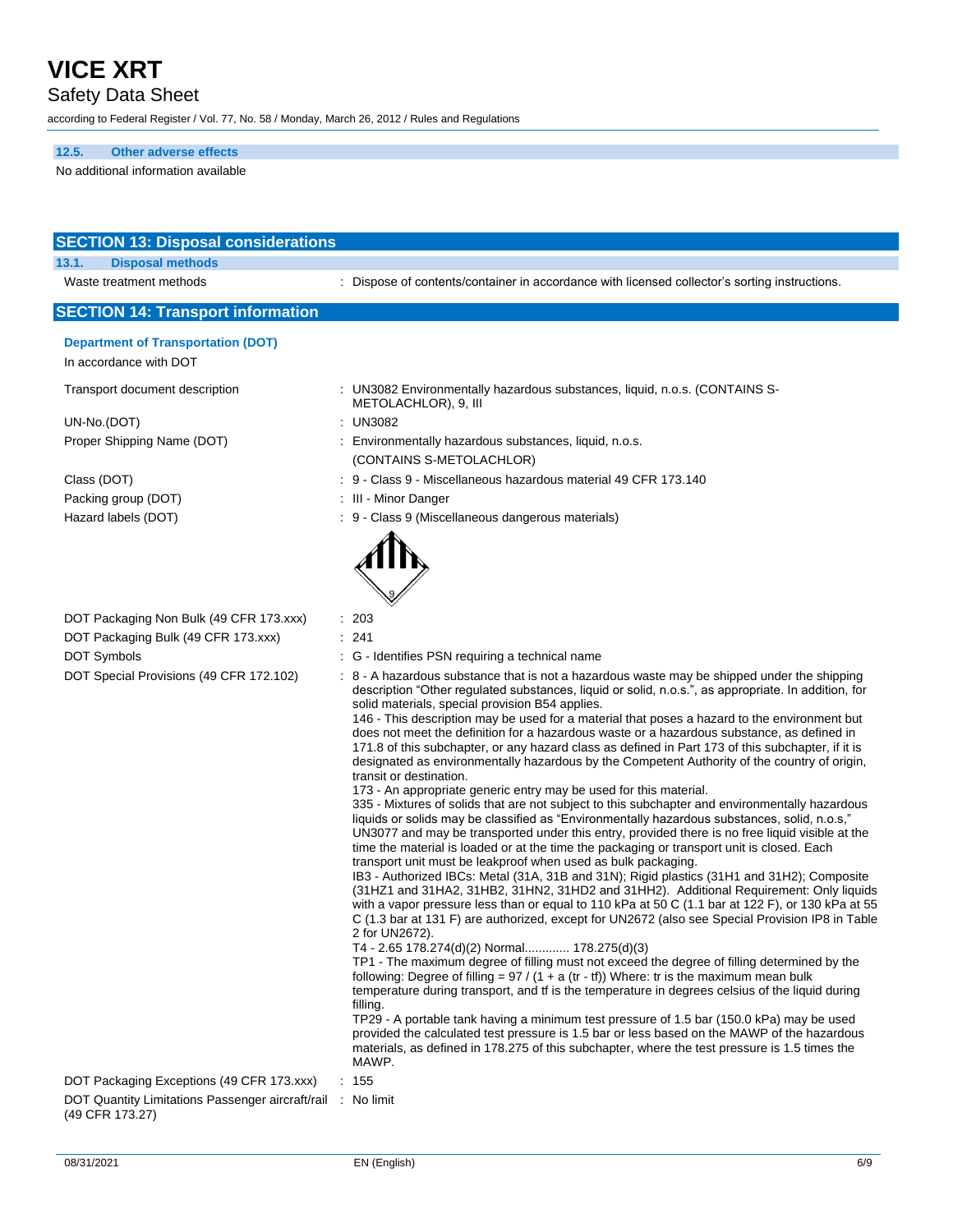## Safety Data Sheet

according to Federal Register / Vol. 77, No. 58 / Monday, March 26, 2012 / Rules and Regulations

| DOT Quantity Limitations Cargo aircraft only (49 : No limit<br>CFR 175.75) |                                                                                                                                                                                                                                                                                                                                                                                                                                                                                                                                                                                                                                                                                                                                                                                                                                                                                                                                                                                                                                                                                                                                                                                                                                                                                                                                                                                                                                                                                                                                                                                                                                                                                                                                                                                                                                                                                                                                                                                                                                                                                                                                                                                                                                                                                                                                                                                                                                                                                                                                                                                                                                                                                                                                                               |
|----------------------------------------------------------------------------|---------------------------------------------------------------------------------------------------------------------------------------------------------------------------------------------------------------------------------------------------------------------------------------------------------------------------------------------------------------------------------------------------------------------------------------------------------------------------------------------------------------------------------------------------------------------------------------------------------------------------------------------------------------------------------------------------------------------------------------------------------------------------------------------------------------------------------------------------------------------------------------------------------------------------------------------------------------------------------------------------------------------------------------------------------------------------------------------------------------------------------------------------------------------------------------------------------------------------------------------------------------------------------------------------------------------------------------------------------------------------------------------------------------------------------------------------------------------------------------------------------------------------------------------------------------------------------------------------------------------------------------------------------------------------------------------------------------------------------------------------------------------------------------------------------------------------------------------------------------------------------------------------------------------------------------------------------------------------------------------------------------------------------------------------------------------------------------------------------------------------------------------------------------------------------------------------------------------------------------------------------------------------------------------------------------------------------------------------------------------------------------------------------------------------------------------------------------------------------------------------------------------------------------------------------------------------------------------------------------------------------------------------------------------------------------------------------------------------------------------------------------|
| DOT Vessel Stowage Location                                                | : A - The material may be stowed "on deck" or "under deck" on a cargo vessel and on a<br>passenger vessel.                                                                                                                                                                                                                                                                                                                                                                                                                                                                                                                                                                                                                                                                                                                                                                                                                                                                                                                                                                                                                                                                                                                                                                                                                                                                                                                                                                                                                                                                                                                                                                                                                                                                                                                                                                                                                                                                                                                                                                                                                                                                                                                                                                                                                                                                                                                                                                                                                                                                                                                                                                                                                                                    |
| Emergency Response Guide (ERG) Number                                      | : 171                                                                                                                                                                                                                                                                                                                                                                                                                                                                                                                                                                                                                                                                                                                                                                                                                                                                                                                                                                                                                                                                                                                                                                                                                                                                                                                                                                                                                                                                                                                                                                                                                                                                                                                                                                                                                                                                                                                                                                                                                                                                                                                                                                                                                                                                                                                                                                                                                                                                                                                                                                                                                                                                                                                                                         |
| Other information                                                          | : No supplementary information available.                                                                                                                                                                                                                                                                                                                                                                                                                                                                                                                                                                                                                                                                                                                                                                                                                                                                                                                                                                                                                                                                                                                                                                                                                                                                                                                                                                                                                                                                                                                                                                                                                                                                                                                                                                                                                                                                                                                                                                                                                                                                                                                                                                                                                                                                                                                                                                                                                                                                                                                                                                                                                                                                                                                     |
| <b>Transportation of Dangerous Goods</b>                                   |                                                                                                                                                                                                                                                                                                                                                                                                                                                                                                                                                                                                                                                                                                                                                                                                                                                                                                                                                                                                                                                                                                                                                                                                                                                                                                                                                                                                                                                                                                                                                                                                                                                                                                                                                                                                                                                                                                                                                                                                                                                                                                                                                                                                                                                                                                                                                                                                                                                                                                                                                                                                                                                                                                                                                               |
| Transport document description                                             | : UN3082 ENVIRONMENTALLY HAZARDOUS SUBSTANCE, LIQUID, N.O.S. (CONTAINS S-<br>METOLACHLOR), 9, III                                                                                                                                                                                                                                                                                                                                                                                                                                                                                                                                                                                                                                                                                                                                                                                                                                                                                                                                                                                                                                                                                                                                                                                                                                                                                                                                                                                                                                                                                                                                                                                                                                                                                                                                                                                                                                                                                                                                                                                                                                                                                                                                                                                                                                                                                                                                                                                                                                                                                                                                                                                                                                                             |
| UN-No. (TDG)                                                               | : UN3082                                                                                                                                                                                                                                                                                                                                                                                                                                                                                                                                                                                                                                                                                                                                                                                                                                                                                                                                                                                                                                                                                                                                                                                                                                                                                                                                                                                                                                                                                                                                                                                                                                                                                                                                                                                                                                                                                                                                                                                                                                                                                                                                                                                                                                                                                                                                                                                                                                                                                                                                                                                                                                                                                                                                                      |
| Proper Shipping Name (Transportation of<br>Dangerous Goods)                | : ENVIRONMENTALLY HAZARDOUS SUBSTANCE, LIQUID, N.O.S.                                                                                                                                                                                                                                                                                                                                                                                                                                                                                                                                                                                                                                                                                                                                                                                                                                                                                                                                                                                                                                                                                                                                                                                                                                                                                                                                                                                                                                                                                                                                                                                                                                                                                                                                                                                                                                                                                                                                                                                                                                                                                                                                                                                                                                                                                                                                                                                                                                                                                                                                                                                                                                                                                                         |
| <b>TDG Primary Hazard Classes</b>                                          | : 9 - Class 9 - Miscellaneous Products, Substances or Organisms                                                                                                                                                                                                                                                                                                                                                                                                                                                                                                                                                                                                                                                                                                                                                                                                                                                                                                                                                                                                                                                                                                                                                                                                                                                                                                                                                                                                                                                                                                                                                                                                                                                                                                                                                                                                                                                                                                                                                                                                                                                                                                                                                                                                                                                                                                                                                                                                                                                                                                                                                                                                                                                                                               |
| Packing group                                                              | : III - Minor Danger                                                                                                                                                                                                                                                                                                                                                                                                                                                                                                                                                                                                                                                                                                                                                                                                                                                                                                                                                                                                                                                                                                                                                                                                                                                                                                                                                                                                                                                                                                                                                                                                                                                                                                                                                                                                                                                                                                                                                                                                                                                                                                                                                                                                                                                                                                                                                                                                                                                                                                                                                                                                                                                                                                                                          |
| <b>TDG Special Provisions</b>                                              | : 16 - (1) The technical name of at least one of the most dangerous substances that<br>predominantly contributes to the hazard or hazards posed by the dangerous goods must be<br>shown, in parentheses, on the shipping document following the shipping name in accordance<br>with clause 3.5(1)(c)(ii)(A) of Part 3 (Documentation). The technical name must also be shown,<br>in parentheses, on a small means of containment or on a tag following the shipping name in<br>accordance with subsections 4.11(2) and (3) of Part 4 (Dangerous Goods Safety Marks). (2)<br>Despite subsection (1), the technical name for the following dangerous goods is not required to<br>be shown on a shipping document or on a small means of containment when Canadian law for<br>domestic transport or an international convention for international transport prohibits the<br>disclosure of the technical name: (a)UN1544, ALKALOID SALTS, SOLID, N.O.S. or<br>ALKALOIDS, SOLID, N.O.S; (b)UN1851, MEDICINE, LIQUID, TOXIC, N.O.S; (c)UN3140,<br>ALKALOID SALTS, LIQUID, N.O.S. or ALKALOIDS, LIQUID, N.O.S; (d)UN3248, MEDICINE,<br>LIQUID, FLAMMABLE, TOXIC, N.O.S; or (e)UN3249, MEDICINE, SOLID, TOXIC, N.O.S. An<br>example in Canada is the "Food and Drugs Act". (3) Despite subsection (1), the technical name<br>for the following dangerous goods is not required to be shown on a small means of<br>containment: (a)UN2814, INFECTIOUS SUBSTANCE, AFFECTING HUMANS; or (b)UN2900,<br>INFECTIOUS SUBSTANCE, AFFECTING ANIMALS. SOR/2014-306,99 - (1)Mixtures of solids<br>that are not dangerous goods and liquids or solids that are UN3077, ENVIRONMENTALLY<br>HAZARDOUS SUBSTANCE, SOLID, N.O.S, or UN3082, ENVIRONMENTALLY HAZARDOUS<br>SUBSTANCE, LIQUID, N.O.S, may be handled, offered for transport or transported as UN3077<br>if there is no visible liquid when the dangerous goods are loaded into a means containment and<br>during transport. (2) These Regulations, except for Part 1 (Coming into Force, Repeal,<br>Interpretation, General Provisions and Special Cases) and Part 2 (Classification), do not apply<br>to the handling, offering for transport or transporting of less than 450 kg of UN3077,<br>ENVIRONMENTALLY HAZARDOUS SUBSTANCE, SOLID, N.O.S, or less than 450 L of<br>UN3082, ENVIRONMENTALLY HAZARDOUS SUBSTANCE, LIQUID, N.O.S, on a road<br>vehicle or a railway vehicle. The dangerous goods must be contained in one or more small<br>means of containment designed, constructed, filled, closed, secured and maintained so that<br>under normal conditions of transport, including handling, there will be no accidental release of<br>the dangerous goods that could endanger public safety. SOR/2014-306 |
| Explosive Limit and Limited Quantity Index                                 | : 5 L                                                                                                                                                                                                                                                                                                                                                                                                                                                                                                                                                                                                                                                                                                                                                                                                                                                                                                                                                                                                                                                                                                                                                                                                                                                                                                                                                                                                                                                                                                                                                                                                                                                                                                                                                                                                                                                                                                                                                                                                                                                                                                                                                                                                                                                                                                                                                                                                                                                                                                                                                                                                                                                                                                                                                         |
| <b>Transport by sea</b>                                                    |                                                                                                                                                                                                                                                                                                                                                                                                                                                                                                                                                                                                                                                                                                                                                                                                                                                                                                                                                                                                                                                                                                                                                                                                                                                                                                                                                                                                                                                                                                                                                                                                                                                                                                                                                                                                                                                                                                                                                                                                                                                                                                                                                                                                                                                                                                                                                                                                                                                                                                                                                                                                                                                                                                                                                               |
| Transport document description (IMDG)                                      | : UN 3082 ENVIRONMENTALLY HAZARDOUS SUBSTANCE, LIQUID, N.O.S. ((CONTAINS S-<br>METOLACHLOR)), 9, III                                                                                                                                                                                                                                                                                                                                                                                                                                                                                                                                                                                                                                                                                                                                                                                                                                                                                                                                                                                                                                                                                                                                                                                                                                                                                                                                                                                                                                                                                                                                                                                                                                                                                                                                                                                                                                                                                                                                                                                                                                                                                                                                                                                                                                                                                                                                                                                                                                                                                                                                                                                                                                                          |
| UN-No. (IMDG)                                                              | : 3082                                                                                                                                                                                                                                                                                                                                                                                                                                                                                                                                                                                                                                                                                                                                                                                                                                                                                                                                                                                                                                                                                                                                                                                                                                                                                                                                                                                                                                                                                                                                                                                                                                                                                                                                                                                                                                                                                                                                                                                                                                                                                                                                                                                                                                                                                                                                                                                                                                                                                                                                                                                                                                                                                                                                                        |
| Proper Shipping Name (IMDG)                                                | : ENVIRONMENTALLY HAZARDOUS SUBSTANCE, LIQUID, N.O.S.                                                                                                                                                                                                                                                                                                                                                                                                                                                                                                                                                                                                                                                                                                                                                                                                                                                                                                                                                                                                                                                                                                                                                                                                                                                                                                                                                                                                                                                                                                                                                                                                                                                                                                                                                                                                                                                                                                                                                                                                                                                                                                                                                                                                                                                                                                                                                                                                                                                                                                                                                                                                                                                                                                         |
| Class (IMDG)                                                               | : 9 - Miscellaneous dangerous substances and articles                                                                                                                                                                                                                                                                                                                                                                                                                                                                                                                                                                                                                                                                                                                                                                                                                                                                                                                                                                                                                                                                                                                                                                                                                                                                                                                                                                                                                                                                                                                                                                                                                                                                                                                                                                                                                                                                                                                                                                                                                                                                                                                                                                                                                                                                                                                                                                                                                                                                                                                                                                                                                                                                                                         |
| Packing group (IMDG)                                                       | : III - substances presenting low danger                                                                                                                                                                                                                                                                                                                                                                                                                                                                                                                                                                                                                                                                                                                                                                                                                                                                                                                                                                                                                                                                                                                                                                                                                                                                                                                                                                                                                                                                                                                                                                                                                                                                                                                                                                                                                                                                                                                                                                                                                                                                                                                                                                                                                                                                                                                                                                                                                                                                                                                                                                                                                                                                                                                      |
| Limited quantities (IMDG)                                                  | 5L                                                                                                                                                                                                                                                                                                                                                                                                                                                                                                                                                                                                                                                                                                                                                                                                                                                                                                                                                                                                                                                                                                                                                                                                                                                                                                                                                                                                                                                                                                                                                                                                                                                                                                                                                                                                                                                                                                                                                                                                                                                                                                                                                                                                                                                                                                                                                                                                                                                                                                                                                                                                                                                                                                                                                            |
|                                                                            |                                                                                                                                                                                                                                                                                                                                                                                                                                                                                                                                                                                                                                                                                                                                                                                                                                                                                                                                                                                                                                                                                                                                                                                                                                                                                                                                                                                                                                                                                                                                                                                                                                                                                                                                                                                                                                                                                                                                                                                                                                                                                                                                                                                                                                                                                                                                                                                                                                                                                                                                                                                                                                                                                                                                                               |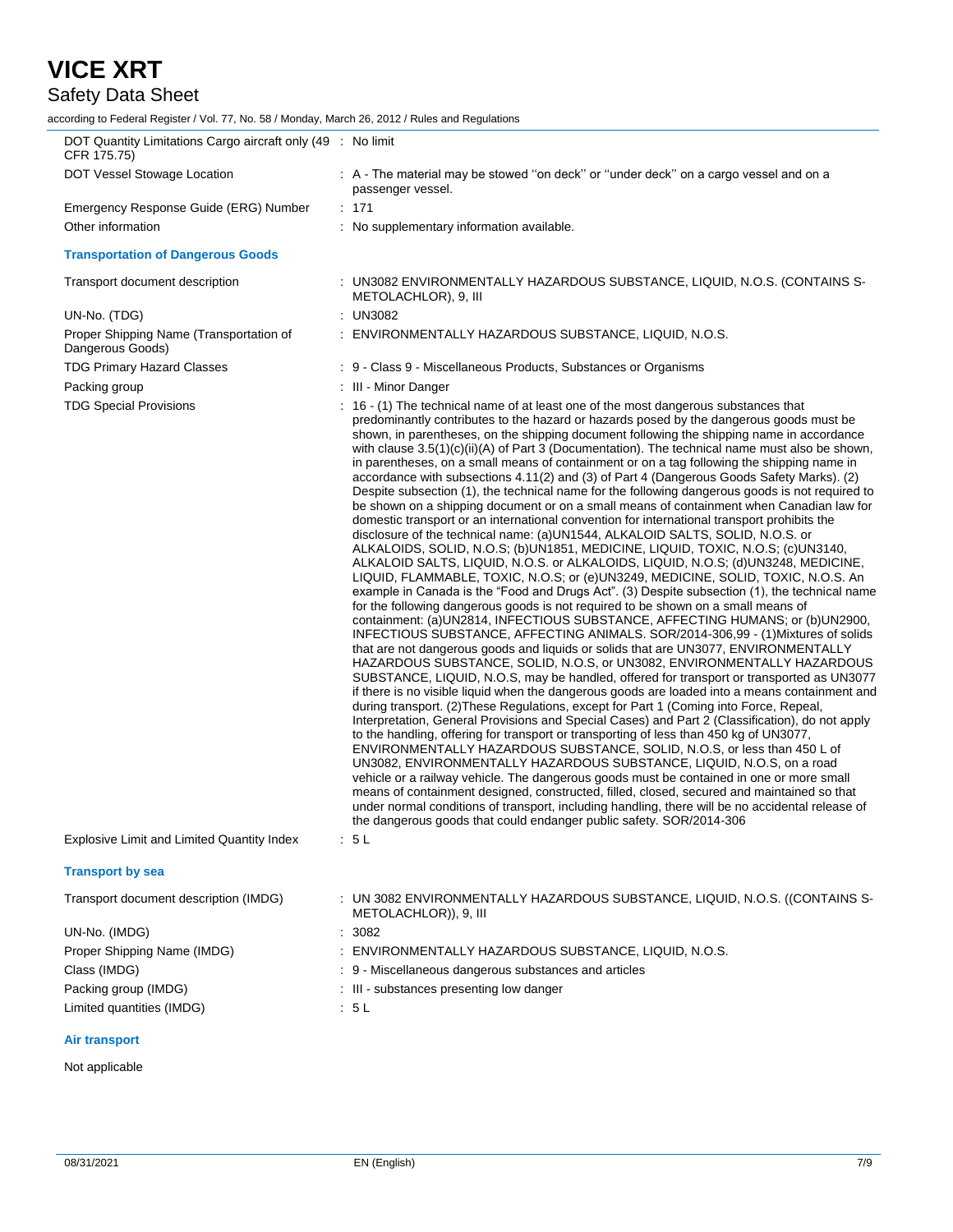### Safety Data Sheet

according to Federal Register / Vol. 77, No. 58 / Monday, March 26, 2012 / Rules and Regulations

### **SECTION 15: Regulatory information**

| 15.1. US Federal regulations                                                                                                                                                                                                                                                                                                                                                                                              |                                                      |                                                                                                                                                                                                                                                                                                                                                                                                                                                                                                                                                                                                                                                                                                                                                                                                                                                                                                                                                                                                         |                                                                                                                                                                                                                                                                                                                                                                                                                                                                                                                                                                                                                                                                                                                                                                                                                                                                                        |  |  |  |
|---------------------------------------------------------------------------------------------------------------------------------------------------------------------------------------------------------------------------------------------------------------------------------------------------------------------------------------------------------------------------------------------------------------------------|------------------------------------------------------|---------------------------------------------------------------------------------------------------------------------------------------------------------------------------------------------------------------------------------------------------------------------------------------------------------------------------------------------------------------------------------------------------------------------------------------------------------------------------------------------------------------------------------------------------------------------------------------------------------------------------------------------------------------------------------------------------------------------------------------------------------------------------------------------------------------------------------------------------------------------------------------------------------------------------------------------------------------------------------------------------------|----------------------------------------------------------------------------------------------------------------------------------------------------------------------------------------------------------------------------------------------------------------------------------------------------------------------------------------------------------------------------------------------------------------------------------------------------------------------------------------------------------------------------------------------------------------------------------------------------------------------------------------------------------------------------------------------------------------------------------------------------------------------------------------------------------------------------------------------------------------------------------------|--|--|--|
| <b>VICE XRT</b>                                                                                                                                                                                                                                                                                                                                                                                                           |                                                      |                                                                                                                                                                                                                                                                                                                                                                                                                                                                                                                                                                                                                                                                                                                                                                                                                                                                                                                                                                                                         |                                                                                                                                                                                                                                                                                                                                                                                                                                                                                                                                                                                                                                                                                                                                                                                                                                                                                        |  |  |  |
| All components of this product are listed, or excluded from listing, on the United States Environmental Protection Agency Toxic<br>Substances Control Act (TSCA) inventory except for:                                                                                                                                                                                                                                    |                                                      |                                                                                                                                                                                                                                                                                                                                                                                                                                                                                                                                                                                                                                                                                                                                                                                                                                                                                                                                                                                                         |                                                                                                                                                                                                                                                                                                                                                                                                                                                                                                                                                                                                                                                                                                                                                                                                                                                                                        |  |  |  |
| S-metolachlor                                                                                                                                                                                                                                                                                                                                                                                                             |                                                      | CAS-No.                                                                                                                                                                                                                                                                                                                                                                                                                                                                                                                                                                                                                                                                                                                                                                                                                                                                                                                                                                                                 | 48.26%                                                                                                                                                                                                                                                                                                                                                                                                                                                                                                                                                                                                                                                                                                                                                                                                                                                                                 |  |  |  |
| 5-[2-chloro-4-(trifluoromethyl)phenoxy]-N-(methylsulphonyl)-2-<br>nitrobenzamide                                                                                                                                                                                                                                                                                                                                          |                                                      | CAS-No. 72178-02-0                                                                                                                                                                                                                                                                                                                                                                                                                                                                                                                                                                                                                                                                                                                                                                                                                                                                                                                                                                                      | 10.35%                                                                                                                                                                                                                                                                                                                                                                                                                                                                                                                                                                                                                                                                                                                                                                                                                                                                                 |  |  |  |
| sodium hydroxide (1310-73-2)                                                                                                                                                                                                                                                                                                                                                                                              |                                                      |                                                                                                                                                                                                                                                                                                                                                                                                                                                                                                                                                                                                                                                                                                                                                                                                                                                                                                                                                                                                         |                                                                                                                                                                                                                                                                                                                                                                                                                                                                                                                                                                                                                                                                                                                                                                                                                                                                                        |  |  |  |
| 1000 lb<br><b>CERCLA RQ</b>                                                                                                                                                                                                                                                                                                                                                                                               |                                                      |                                                                                                                                                                                                                                                                                                                                                                                                                                                                                                                                                                                                                                                                                                                                                                                                                                                                                                                                                                                                         |                                                                                                                                                                                                                                                                                                                                                                                                                                                                                                                                                                                                                                                                                                                                                                                                                                                                                        |  |  |  |
| <b>FIFRA Labelling</b>                                                                                                                                                                                                                                                                                                                                                                                                    |                                                      |                                                                                                                                                                                                                                                                                                                                                                                                                                                                                                                                                                                                                                                                                                                                                                                                                                                                                                                                                                                                         |                                                                                                                                                                                                                                                                                                                                                                                                                                                                                                                                                                                                                                                                                                                                                                                                                                                                                        |  |  |  |
| <b>EPA Registration Number</b><br>89168-101-89391                                                                                                                                                                                                                                                                                                                                                                         |                                                      |                                                                                                                                                                                                                                                                                                                                                                                                                                                                                                                                                                                                                                                                                                                                                                                                                                                                                                                                                                                                         |                                                                                                                                                                                                                                                                                                                                                                                                                                                                                                                                                                                                                                                                                                                                                                                                                                                                                        |  |  |  |
| This chemical is a pesticide product registered by the Environmental Protection Agency and is subject to certain labeling requirements under<br>federal pesticide law. These requirements differ from the classification criteria and hazard information required for safety data sheets, and for<br>workplace labels of non-pesticide chemicals. Following is the hazard information as required on the pesticide label. |                                                      |                                                                                                                                                                                                                                                                                                                                                                                                                                                                                                                                                                                                                                                                                                                                                                                                                                                                                                                                                                                                         |                                                                                                                                                                                                                                                                                                                                                                                                                                                                                                                                                                                                                                                                                                                                                                                                                                                                                        |  |  |  |
| FIFRA Signal Word                                                                                                                                                                                                                                                                                                                                                                                                         | Danger                                               |                                                                                                                                                                                                                                                                                                                                                                                                                                                                                                                                                                                                                                                                                                                                                                                                                                                                                                                                                                                                         |                                                                                                                                                                                                                                                                                                                                                                                                                                                                                                                                                                                                                                                                                                                                                                                                                                                                                        |  |  |  |
| <b>FIFRA Precautionary Statement</b>                                                                                                                                                                                                                                                                                                                                                                                      |                                                      | Call a doctor if you feel unwell. Keep out of reach of children.                                                                                                                                                                                                                                                                                                                                                                                                                                                                                                                                                                                                                                                                                                                                                                                                                                                                                                                                        |                                                                                                                                                                                                                                                                                                                                                                                                                                                                                                                                                                                                                                                                                                                                                                                                                                                                                        |  |  |  |
| FIFRA Human Health Hazards                                                                                                                                                                                                                                                                                                                                                                                                |                                                      | Corrosive. Causes irreversible eye damage. Wear protective eyewear such as goggles, face<br>shield or safety glasses Harmful if swallowed. Harmful if absorbed through skin. DO NOT get<br>in eyes or on clothing. Avoid contact with skin. Prolonged or frequently repeated skin contact<br>may cause allergic reactions in some individuals. Wash thoroughly with soap and water after<br>handling and before eating, drinking, chewing gum, using tobacco, or using the toilet.<br>Remove and wash contaminated clothing before reuse.                                                                                                                                                                                                                                                                                                                                                                                                                                                               |                                                                                                                                                                                                                                                                                                                                                                                                                                                                                                                                                                                                                                                                                                                                                                                                                                                                                        |  |  |  |
| <b>FIFRA First Aid</b>                                                                                                                                                                                                                                                                                                                                                                                                    | IF INHALED:                                          | IF IN EYES:<br>Hold eye open and rinse slowly and gently with water for 15 to 20 minutes.<br>Remove contact lenses, if present, after the first 5 minutes, thencontinue rinsing eye.<br>Call a poison control center or doctor for treatment advice.<br>FIRST AID (cont'd)<br>IF SWALLOWED:<br>Call a poison control center or doctor immediately for treatmentadvice.<br>DO NOT give any liquid to the person.<br>DO NOT induce vomiting unless told to do so by a poison controlcenter or doctor.<br>DO NOT give anything by mouth to an unconscious person.<br>IF ON SKIN OR CLOTHING:<br>Take off contaminated clothing.<br>Rinse skin immediately with plenty of water for 15-20 minutes.<br>Call a poison control center or doctor for treatment advice.<br>Move person to fresh air.<br>If person is not breathing, call 911 or an ambulance, then giveartificial respiration, preferably<br>mouth-to-mouth if possible.<br>Call a poison control center or doctor for further treatment advice. |                                                                                                                                                                                                                                                                                                                                                                                                                                                                                                                                                                                                                                                                                                                                                                                                                                                                                        |  |  |  |
| <b>FIFRA Environmental Hazards</b>                                                                                                                                                                                                                                                                                                                                                                                        | Non-target Organism Advisory<br>Groundwater Advisory | when disposing of equipment wash waters or rinsate. DO NOT apply when weather<br>conditions favor drift from target area.<br>are permeable, particularly where the water table is shallow.<br>permeable, particularly where the water table is shallow.                                                                                                                                                                                                                                                                                                                                                                                                                                                                                                                                                                                                                                                                                                                                                 | is present or to intertidal areas below the mean high water mark. DO NOT contaminate water<br>Drift and runoff may be hazardous to aquatic organisms in water adjacent to treated areas.<br>This product is toxic to plants and may adversely impact the forage and habitat of non-target<br>organisms, including pollinators, in areas adjacent to treated site. Protect the forage and<br>habitat of non-target organisms by following label directions intended to minimize spray drift.<br>S-metolachlor is known to leach through soil into groundwater under certain conditions as a<br>result of label use. This chemical may leach into ground water if used in areas where soils<br>Fomesafen is known to leach through soil into groundwater under certain conditions as a<br>result of label use. This chemical may leach into groundwater if used in areas where soils are |  |  |  |

#### **15.2. International regulations**

**CANADA**

### **sodium hydroxide (1310-73-2)**

Listed on the Canadian DSL (Domestic Substances List)

**EU-Regulations**

No additional information available